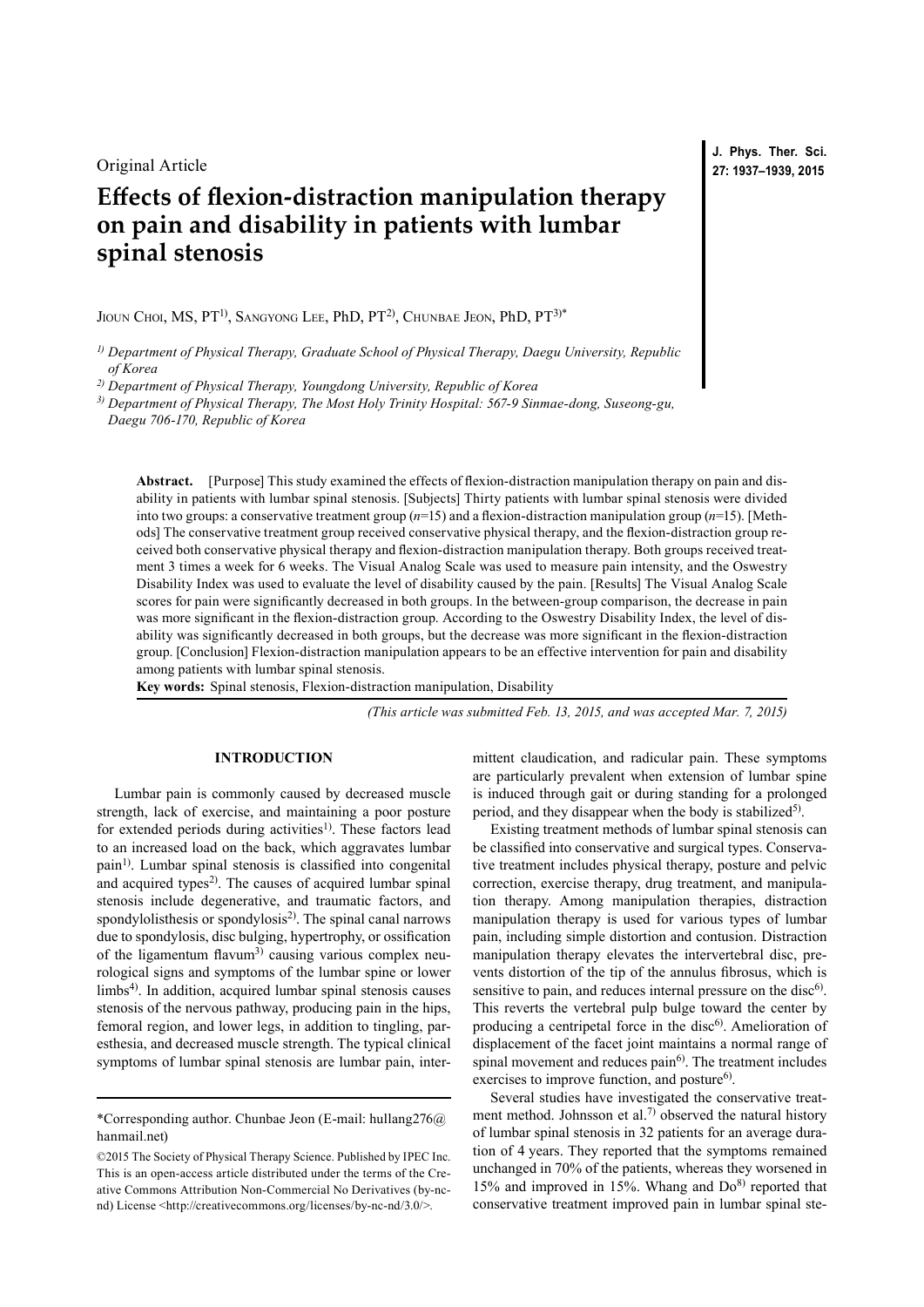nosis patients. Many studies have applied flexion-distraction manipulation therapy to treat patients with a lumbar herniated intervertebral disc. However, few studies have applied it to lumbar spinal stenosis. Therefore, this study applied flexion-distraction manipulation therapy to lumbar spinal stenosis patients and examined the effect of the therapy on pain and disability.

### **SUBJECTS AND METHODS**

The study included 30 patients (male: *n*=9, female: *n*=21) who were diagnosed with lumbar spinal stenosis by an orthopedist at the S Orthopedic Hospitals in Daegu, Korea. The subjects were between 40 and 70 years old and had symptoms of lumbar pain, radicular pain, and intermittent claudication. The patients were divided into a conservative treatment group (CTG, *n*=16) and a flexion-distraction manipulation group (FMG, *n*=15). The mean age of the patients in the CTG was 58.2±5.0 years, the mean height was  $162.8\pm8.5$  cm, and the mean weight was  $64.0\pm12.5$  kg. In the FMG group, the mean age was 58.9±5.6 years, the mean height was 160.3±4.9 cm, and the mean weight was  $63.6\pm8.1$  kg. Ethical approval for the study was granted by the institutional review board of Youngdong University. All the subjects read and signed consent forms in accordance with the ethical standards of the Declaration of Helsinki. The subjects did not have any structural abnormalities such as tumors or fractures, history of previous surgery, or other infectious diseases.

The FMG received conservative physical therapy (hot pack for 20 min, interference current therapy [ICT] for 15 min, and ultrasound therapy for 5 min) for 40 min/session, followed by flexion-distraction manipulation therapy on a Zenith-Cox Flexion distraction table (Zenith-100, Williams Healthcare Systems, Elgin, IL, USA), with full-spine elevation. This equipment stabilizes the upper limb and manually moves the distal radius. The patient was placed in a prone position, with both ankles fixed to the table with cuffs. During the therapy, the therapist's right hand was placed on the patient's L4 spinous process, and the left hand was placed on the cuff. The therapist's left hand then moved to under the table, and the pelvis was moved in the caudal-ventral direction and maintained in that position for 4 sec. The patients received flexion-distraction manipulation therapy 5 times and maintained flexion-distraction manipulation for a total of 20 sec. The therapy was performed for 3 sets of 5 repetitions. The CTG was treated with a hot pack (20 min), ICT (15 min), and ultrasound (5 min) for 40 min/ session.

The Visual Analog Scale (VAS) was used to measure pain intensity, and the Oswestry Disability Index (ODI) was used to evaluate the level of disability caused by pain. Ten questions were scaled from 0 to 5, depending on functional performance ability, with a high score denoting severe disability. To calculate the percentage, the sum of each question was divided by the total possible score of 45. To measure the pain intensity and the level of disability caused by pain, this study used a paired sample t-test for within-group comparisons and an independent sample t-test for intergroup comparisons. The SPSS 12.0 Windows program was used

**Table 1.** Between-group comparison of the VAS and ODI

|              | Group      | Pre-treatment  | Post-treatment               |
|--------------|------------|----------------|------------------------------|
| VAS (points) | $CTG^{**}$ | $7.7 \pm 1.0$  | $6.2 \pm 1.1$                |
|              | $FMG^{**}$ | $7.8 \pm 1.0$  | $4.0 \pm 1.0$ <sup>††</sup>  |
| ODI $(\% )$  | $CTG^{**}$ | $35.3\pm8.6$   | $29.5 \pm 10.1$              |
|              | $FMG^{**}$ | $34.5 \pm 9.4$ | $19.9 \pm 7.3$ <sup>††</sup> |

VAS: Visual Analog Scale, ODI: Oswestry Disability Index, CTG: conservative treatment group, FMG: flexion-distraction manipulation group, †: independent t-test, \*: paired t-test, ††: p<0.01, \*\*: p<0.01

for statistical analysis, with a significance level of 0.05.

## **RESULTS**

The VAS for pain decreased significantly in both the CTG and FMG. In the between-group comparison, the decrease was more significant in the FMG ( $p<0.05$ ). The ODI scores of both groups decreased significantly. In the between-group comparison, the decrease was more significant in the FMG (p<0.05) (Table 1).

#### **DISCUSSION**

Manipulation therapies are applied frequently as conservative treatment methods for lumbar spinal stenosis. Among such therapies, flexion-distraction manipulation is aimed at reducing stenosis of the ligament around the spine, decreasing intradiscal pressure, and expanding the intervertebral foramen, thereby aiding the recovery of damaged spinal nerves and functional recovery of the surrounding structures.

Schliesser et al.<sup>[9\)](#page-2-8)</sup> treated 39 patients who were diagnosed with a cervical herniated intervertebral disc with flexiondistraction manipulation therapy and reported that it significantly decreased pain. The application of flexion-distraction manipulation therapy in chronic back pain patients for 4 weeks was effective in relieving their pain<sup>10</sup>. Cox et al.<sup>11</sup> applied distraction manipulation therapy in patients with lumbar and lower limb pain and found that 73% of patients had good to excellent results. In their study, 50% of the lumbar and lower limb pain was relieved in 50% of the patients after an average of 15.95 days and 10.8 treatment sessions.  $Cox<sup>12</sup>$  reported that the VAS scores of patients with a lumbar herniated intervertebral disc and lumbar neuropathy improved after distraction manipulation therapy. Han[13](#page-2-12)) applied conservative therapy (oriental medicine) to lumbar spinal stenosis patients and stated that the patients reported decreased pain. Kim et al.[14\)](#page-2-13) prescribed a 4-week home exercise program to 15 lumbar spinal stenosis patients and reported a significant decrease in self-reported scores on a questionnaire about pain intensity. According to Sasaki et al.[15\)](#page-2-14) , in patients with lumbar stenosis, there is a correlation between muscle strength during active straight leg raising and walking capacity, and this correlation is not affected by age. Moreover, Sasaki et al.<sup>16)</sup> reported that patients with degenerative lumbar spinal stenosis face a higher risk of falling subsequent to the onset of neurogenic intermittent claudication.